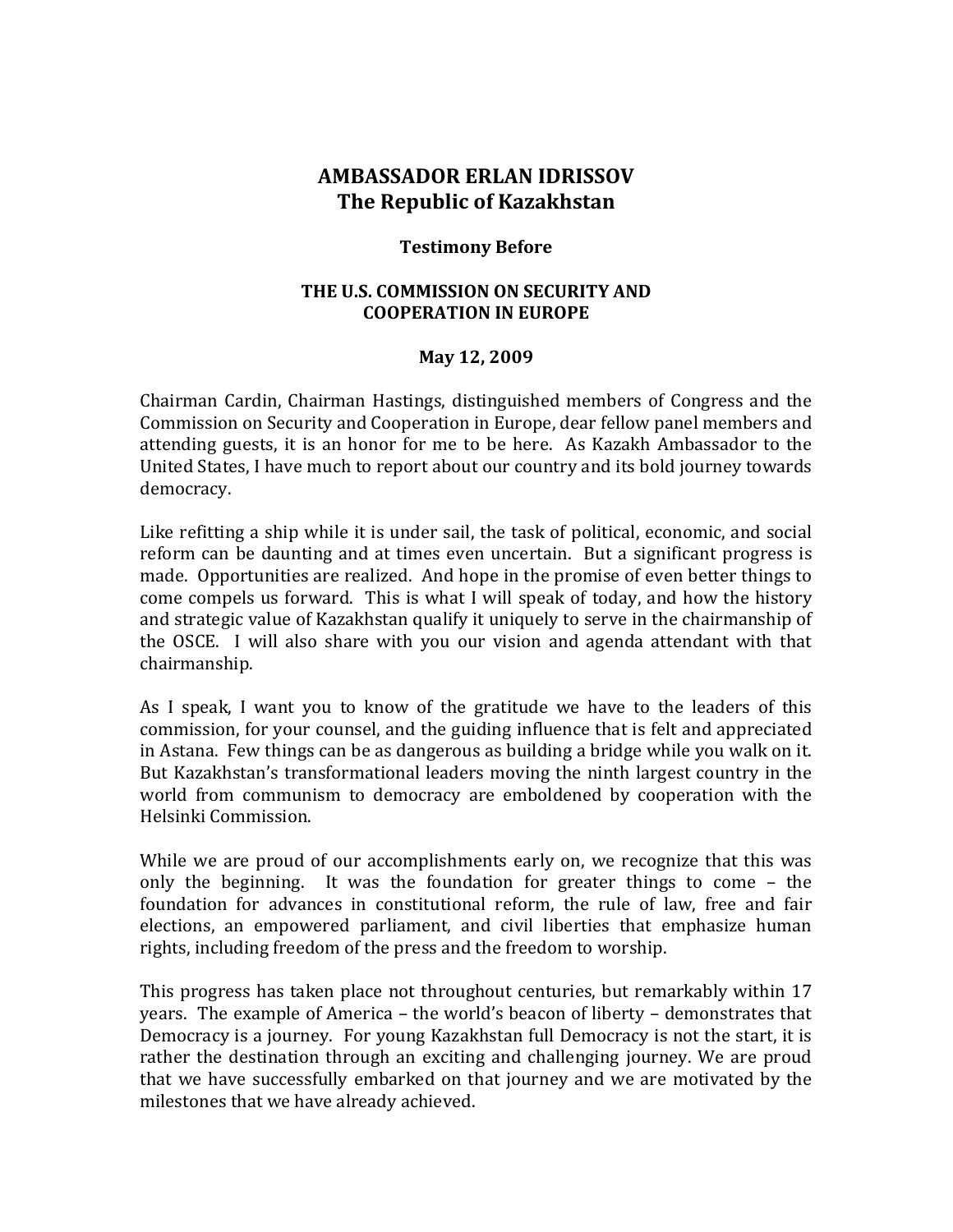Among them is the reform of the judicial system and a multi‐party parliament, with open and monitored elections. The presidential term has been reduced from seven years to five, and media reforms provide equal coverage to all candidates and parties. The rights of individuals are being upheld in jury trials, often against state and local authorities. And Kazakhstan is a leader in efforts against human trafficking.

The milestones, Mr. Chairman, are tangible. We are a multi‐ethnic state. We affirm respect for all. There are more than 4,000 religious groups representing 46 denominations. There are 1,000 Protestant Christian organizations with 600 chapels, 281 Orthodox organizations with 257churches, 82 Roman Catholic churches, 28 synagogues and 1408 registered mosques in Kazakhstan.

Since our independence, all religious groups have seen considerable growth in numbers and popularity. During a visit to Kazakhstan, late Pope John Paul II affirmed that the guarantee of "rights and freedoms, the spirit of openness and cooperation [are a] part of [Kazakhstan's] tradition."

The Union of Evangelical Christians and Baptists, Presbyterians, Lutherans, Pentecostals, Jehovah's Witnesses, Seventh‐day Adventists, Methodists, Mennonites, Mormons, Hare Krishna followers, as well as Baha'is, Christian Scientists, and the Unification Church are all active in Kazakhstan. As our Chief Rabbi Yeshaya Cohen has testified before the Conference on Human Rights and Religious Freedoms, "In Kazakhstan, every religion and faith enjoys complete freedom of expression and government support and can well serve as an authentic model to all countries with regard to preventing and eliminating anti‐Semitism and terrorism."

So firm is our commitment, that even earlier this year an attempted amendment to the law on religious freedom that would have possibly created restrictions was ruled unconstitutional. And similar milestones attest to the freedoms enjoyed by the media and the non‐governmental organizations that often serve watch over our progress. From a handful of media outlets – most of them official government oracles – today Kazakhstan has more than 2,000 media resources, 85 percent of which are non-governmental. Periodicals, television, and radio provide news and entertainment in a dozen different languages. Kazakhstan welcomes almost 100 media agencies and corporations from all over the world. CNN, BBC, Radio Free Europe, Voice of America, Deutsche Welle, the Associated Press, Interfax… they are all there, along with transparency in government programs and access to resources and information. At their side are some 5,000 NGOs, operating freely in political life, civic development, human rights, business, the environment, health care, and gender policy.

The years 2008 and 2009 have seen further important milestones in our reform process: our laws on elections, political parties, media and local governance have been seriously improved in close cooperation with the OSCE, Organization's Office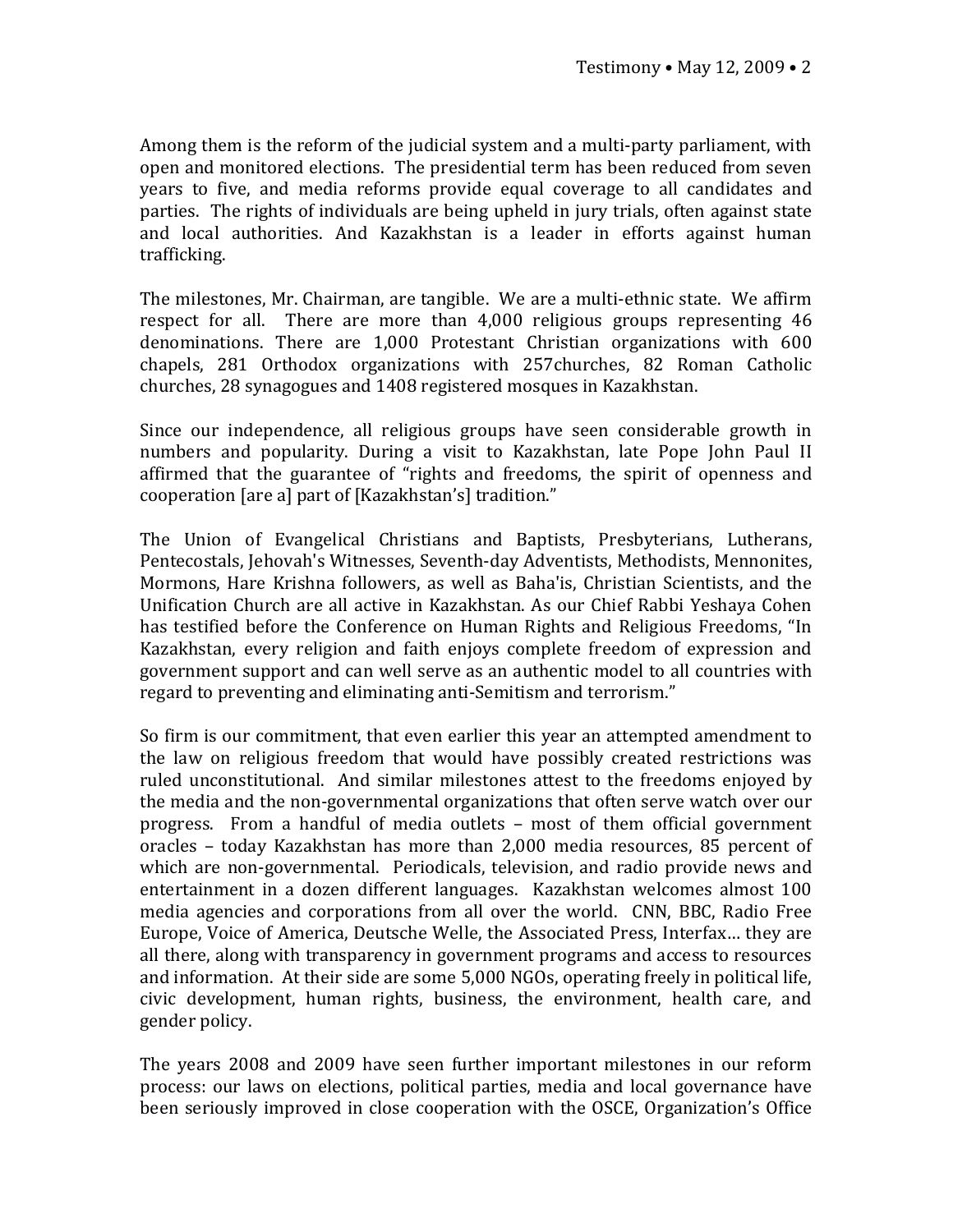for Democratic Institutions and Human Rights (ODIHR) and the OSCE Representative on Freedom of the Media as well as Kazakhstan's and international NGOs. Given the limited time and space for this testimony, we prepared detailed written briefs on all these improvements which I sent earlier to the Helsinki Commission through you and which are available in this chamber for everyone to enjoy.

Are we where we want to be, Mr. Chairman? No. True democracy is a journey. Are we pleased with our progress? Yes. It has been rightfully and unanimously recognized by the 56 member nations of the OSCE in their selection of Kazakhstan to chair the organization in 2010. This is a role that not only honors Kazakhstan's progress, but it is one for which our nation is uniquely prepared.

We are prepared not only through the rigors and lessons that attend our democratic journey, but through integrated and organizational efforts to assume the chairmanship - efforts that have been, and remain, our highest priority. Toward this end, we have already commenced working with our Finnish and Greek partners to ensure a cohesive and constructive operation of the OSCE. In March, we participated in the first joint meeting of OSCE and EU Troikas, to discuss the Georgian and Balkan issues, as well as architecture for European Security. We have established a full and separate permanent mission to the OSCE and created a task force within our Foreign Ministry to coordinate work with OSCE countries. We are training personnel at OSCE offices and in the foreign ministries of nations that have formerly served as chair.

As chairman, Kazakhstan is dedicated to advancing the three dimensions of the OSCE, strengthening the Organization and making it even more effective – building on the work and successes of past chairmen. This will be important in October of this year, when the transfer of chairmanship from Greece to Kazakhstan begins. We will have trained hundreds of diplomats, liaison officers, officials, managers and clerical personnel to ensure a constructive and successful process.

This constructive and cooperative effort will ensure that progress will continue apace in the military‐political dimension, where we will focus on meeting new challenges and counteracting new threats, such as terrorism, extremism, organized crime, and trafficking of humans and narcotics. We will work to leverage OSCE capabilities for post‐conflict rehabilitation of Afghanistan, to promote stability in the region, and to explore OSCE capabilities and resources in an effort to strengthen non‐proliferation of hazardous materials and weapons of mass destruction.

In the economic and environmental dimension, Kazakhstan as chair of the OSCE will focus on promoting continued development of Eurasia's transportation infrastructure. Likewise, we will explore the potential of the Organization to address and influence the resolution of regional environmental challenges. Those who know the consequences our nation is suffering with the disasters associated with the Aral Sea and the former Soviet nuclear testing site of Semipalatinsk know